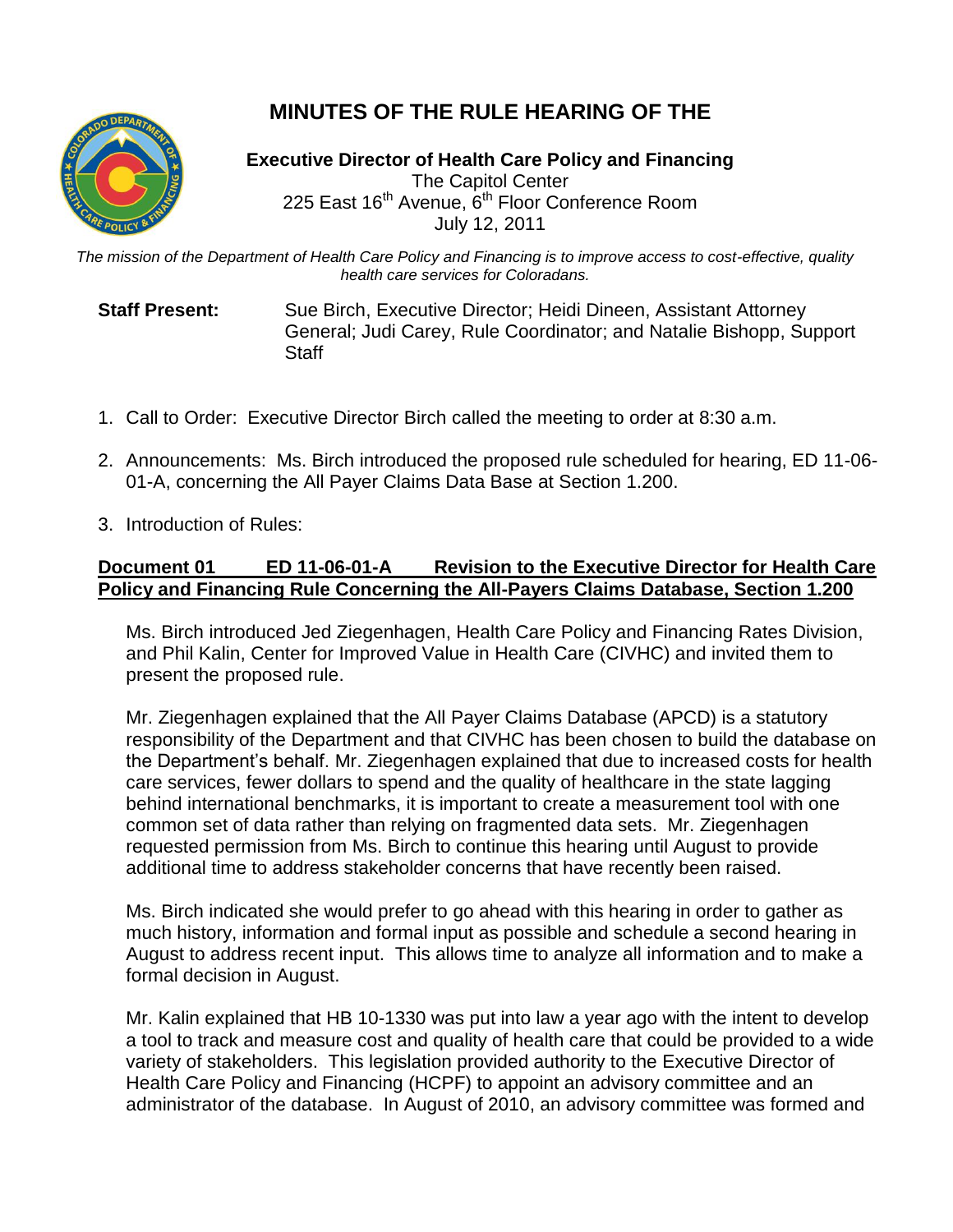CIVHC was appointed as administrator of the database. An overall framework was established by the APCD Advisory Committee, regularly scheduled meetings were held, sub-groups were formed, recommendations were made and reports were submitted to the Governor and to Legislators. Mr. Kalin explained that no later than January 1, 2012, a database must be created and no later than January 1, 2013 a database must be operational. A critical step in the process is to have an absolute definition of rules that identify all aspects of the data submission and reporting process. Mr. Kalin also discussed the fund raising project.

## **Executive Direction Discussion**

Executive Director discussion and questions included that: the committee and sub-groups have included a number of insurance representatives who have worked closely with national carriers, foundations and organizations to determine what works, what doesn't work, to define best practices while not losing sight of Colorado's goals; the groups have been listening closely to stakeholders through a collaborative process; written comments from various groups have been received and addressed; the data submission guide is a purely technical guide that defines how data is submitted and is standard for all carriers; several stakeholders have expressed interest in how the data can be reported; there will be a rigorous process whereby stakeholders will be able to request data that indicates how things are going; some of the top priorities to improve quality and contain costs for health care that were defined for governors by federal health care policy makers are directly related to participation in an APCD; states are working closely with the federal government on this project; a number of requirements have been put in place to ensure absolute compliance with HIPAA laws and to make certain that the privacy and security of data is maintained at all times; CIVHC has leveraged resources in Colorado by working collaboratively with a number of organizations including CHORIO, Quality Health Network (QHN) Health Information Exchange, OIT, etc.; CIVHC has been working with a number of stakeholders to develop metrics that will be instrumental in improving health, health care and bend the cost curve; concerns raised by consumers and stakeholders include privacy and security, that the data is fully protected, the amount of data amassed by one entity and the safety of proprietary contract information; stakeholders also expressed excitement about the kind of information that can be reported from an APCD that will benefit consumers; CIVHC has received sufficient funding from foundations to develop and implement the APCD; and a plan is being developed and funding from foundations being raised to sustain the APCD for three years.

## **Testimony**

Julie Hoerner Mowry, State Farm Chet Seward, Colorado Medical Society

Public testimony included: that submission guidelines are incorporated by reference in rule and reference the capturing of some property and causality data specifically auto medical coverage as well as workers compensation data; a request that these items not be included in the rule; that national standards for the submission guide were used for standardization purposes and reference to auto medical coverage and workers compensation coverage were inadvertently left in; the intent is to remove these two